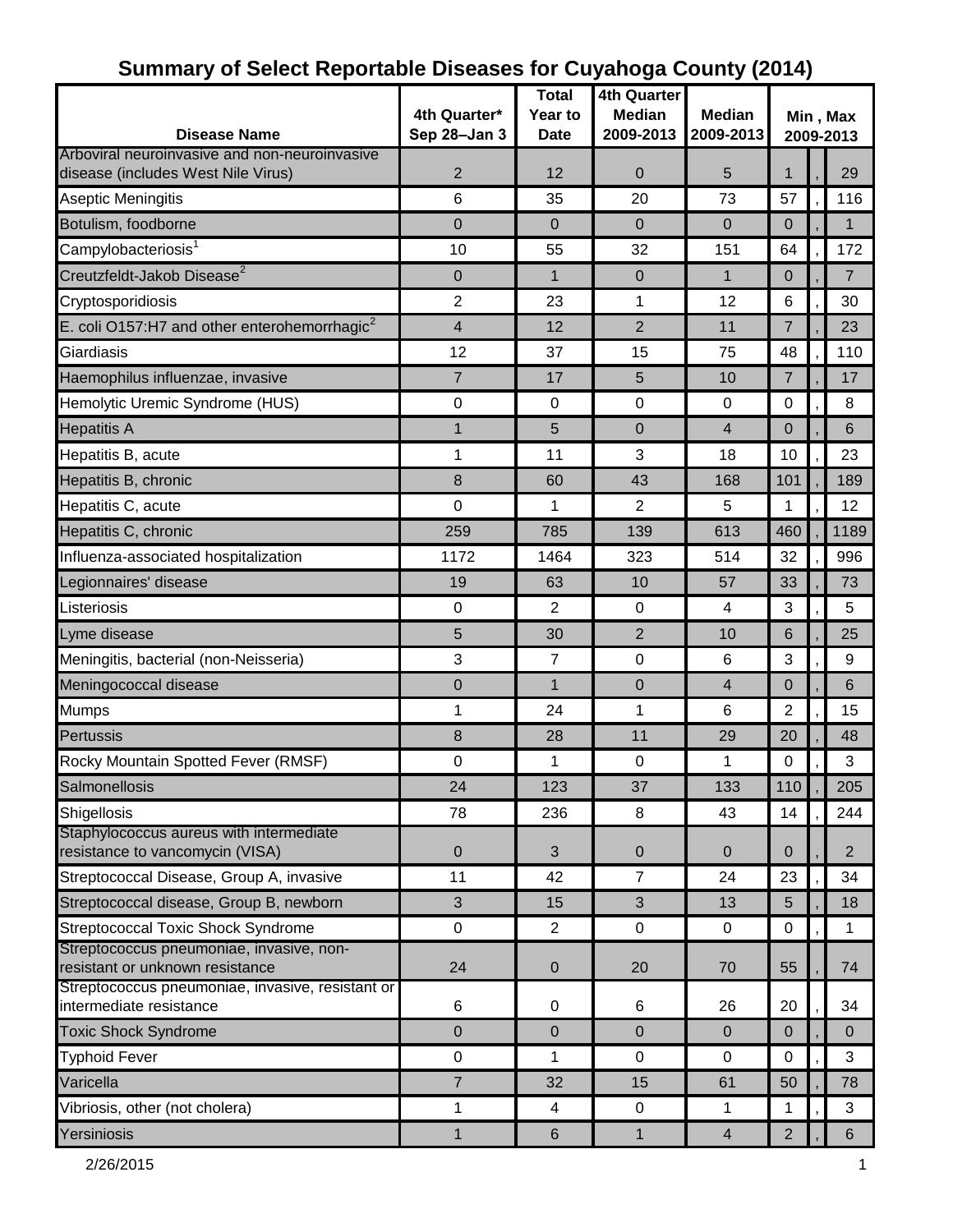| <b>Disease Name</b>                                                                 | 4th Quarter*<br>Sep 28-Jan 3 | <b>Total</b><br>Year to<br>Date | 4th Quarter<br><b>Median</b><br>2009-2013 | <b>Median</b><br>2009-2013 | Min, Max<br>2009-2013 |  |                |
|-------------------------------------------------------------------------------------|------------------------------|---------------------------------|-------------------------------------------|----------------------------|-----------------------|--|----------------|
| Arboviral neuroinvasive and non-neuroinvasive<br>disease (includes West Nile Virus) | $\mathbf 0$                  | $\Omega$                        | $\overline{0}$                            | 3                          | $\mathbf 0$           |  | 15             |
| Aseptic Meningitis                                                                  | 3                            | 18                              | 12                                        | 41                         | 36                    |  | 56             |
| Botulism, foodborne                                                                 | 0                            | 0                               | $\mathbf 0$                               | $\overline{0}$             | $\mathbf 0$           |  | 1              |
| Campylobacteriosis                                                                  | 8                            | 37                              | 21                                        | 111                        | 37                    |  | 123            |
| Creutzfeldt-Jakob Disease <sup>2</sup>                                              | $\mathbf 0$                  | $\overline{0}$                  | $\overline{0}$                            | 1                          | $\mathbf 0$           |  | $\overline{7}$ |
| Cryptosporidiosis                                                                   | 1                            | 13                              | 1                                         | 9                          | 5                     |  | 19             |
| E. coli O157:H7 and other enterohemorrhagic $2$                                     | 3                            | 10                              | $\mathbf{1}$                              | 8                          | 6                     |  | 16             |
| Giardiasis                                                                          | $\overline{7}$               | 25                              | 10                                        | 31                         | 20                    |  | 61             |
| Haemophilus influenzae, invasive                                                    | 6                            | 12                              | 2                                         | $\overline{7}$             | 5                     |  | 10             |
| Hemolytic Uremic Syndrome (HUS)                                                     | $\mathbf 0$                  | 0                               | $\mathbf 0$                               | $\mathbf 0$                | 0                     |  | $\overline{7}$ |
| <b>Hepatitis A</b>                                                                  | 1                            | 5                               | $\overline{0}$                            | $\overline{2}$             | $\mathbf 0$           |  | 6              |
| Hepatitis B, acute                                                                  | 1                            | 5                               | 2                                         | 10                         | 4                     |  | 13             |
| Hepatitis B, chronic                                                                | 4                            | 45                              | 18                                        | 75                         | 52                    |  | 91             |
| Hepatitis C, acute                                                                  | $\mathbf 0$                  | 0                               | 1                                         | $\overline{2}$             | 0                     |  | 4              |
| Hepatitis C, chronic                                                                | 105                          | 291                             | 50                                        | 247                        | 198                   |  | 475            |
| Influenza-associated hospitalization                                                | 641                          | 791                             | 152                                       | 288                        | 21                    |  | 539            |
| Legionnaires' disease                                                               | 10                           | 32                              | 6                                         | 36                         | 20                    |  | 42             |
| Listeriosis                                                                         | 0                            | 1                               | $\mathbf 0$                               | 3                          | 3                     |  | 3              |
| Lyme disease                                                                        | 5                            | 27                              | $\mathbf{1}$                              | 9                          | 3                     |  | 16             |
| Meningitis, bacterial (non-Neisseria)                                               | 2                            | 5                               | 0                                         | 2                          | 1                     |  | 5              |
| Meningococcal disease                                                               | $\Omega$                     | $\overline{0}$                  | $\overline{0}$                            | $\overline{2}$             | $\Omega$              |  | 3              |
| <b>Mumps</b>                                                                        | 1                            | 19                              | 1                                         | 4                          | $\overline{2}$        |  | 14             |
| Pertussis                                                                           | 6                            | 22                              | 10                                        | 25                         | 15                    |  | 41             |
| Rocky Mountain Spotted Fever (RMSF)                                                 | 0                            | 0                               | 0                                         | 0                          | 0                     |  | $\overline{2}$ |
| Salmonellosis                                                                       | 13                           | 85                              | 22                                        | 84                         | 74                    |  | 138            |
| Shigellosis                                                                         | 37                           | 106                             | 3                                         | 17                         | 9                     |  | 114            |
| Staphylococcus aureus with intermediate<br>resistance to vancomycin (VISA)          | $\boldsymbol{0}$             | 2                               | $\pmb{0}$                                 | $\mathbf{0}$               | $\overline{0}$        |  | $\overline{2}$ |
| Streptococcal Disease, Group A, invasive                                            | 3                            | 24                              | 4                                         | 13                         | 10                    |  | 22             |
| Streptococcal disease, Group B, newborn                                             | $\mathbf{1}$                 | $\overline{7}$                  | $\mathbf{0}$                              | $\overline{4}$             | $\mathbf{1}$          |  | 6              |
| <b>Streptococcal Toxic Shock Syndrome</b>                                           | $\mathbf 0$                  | 1                               | $\mathsf 0$                               | $\mathbf 0$                | $\mathbf 0$           |  | 1              |
| Streptococcus pneumoniae, invasive, non-<br>resistant or unknown resistance         | $\overline{7}$               | 28                              | 13                                        | 37                         | 26                    |  | 45             |
| Streptococcus pneumoniae, invasive, resistant or<br>intermediate resistance         | 5                            | 21                              | 5                                         | 17                         | 12                    |  | 21             |
| <b>Toxic Shock Syndrome</b>                                                         | $\mathbf 0$                  | 0                               | $\mathbf 0$                               | $\overline{0}$             | $\mathbf 0$           |  | $\mathbf{0}$   |
| <b>Typhoid Fever</b>                                                                | $\mathbf 0$                  | 0                               | 0                                         | $\mathbf 0$                | 0                     |  | $\overline{2}$ |
| Varicella                                                                           | 6                            | 28                              | 11                                        | 52                         | 38                    |  | 66             |
| Vibriosis, other (not cholera)                                                      | 1                            | 4                               | $\mathbf 0$                               | 1                          | 0                     |  | 3              |
| Yersiniosis                                                                         | $\mathbf{1}$                 | $\overline{4}$                  | $\mathbf{1}$                              | 3                          | $\mathbf{1}$          |  | $\overline{4}$ |

# **Summary of Select Reportable Diseases for CCBH (2014)**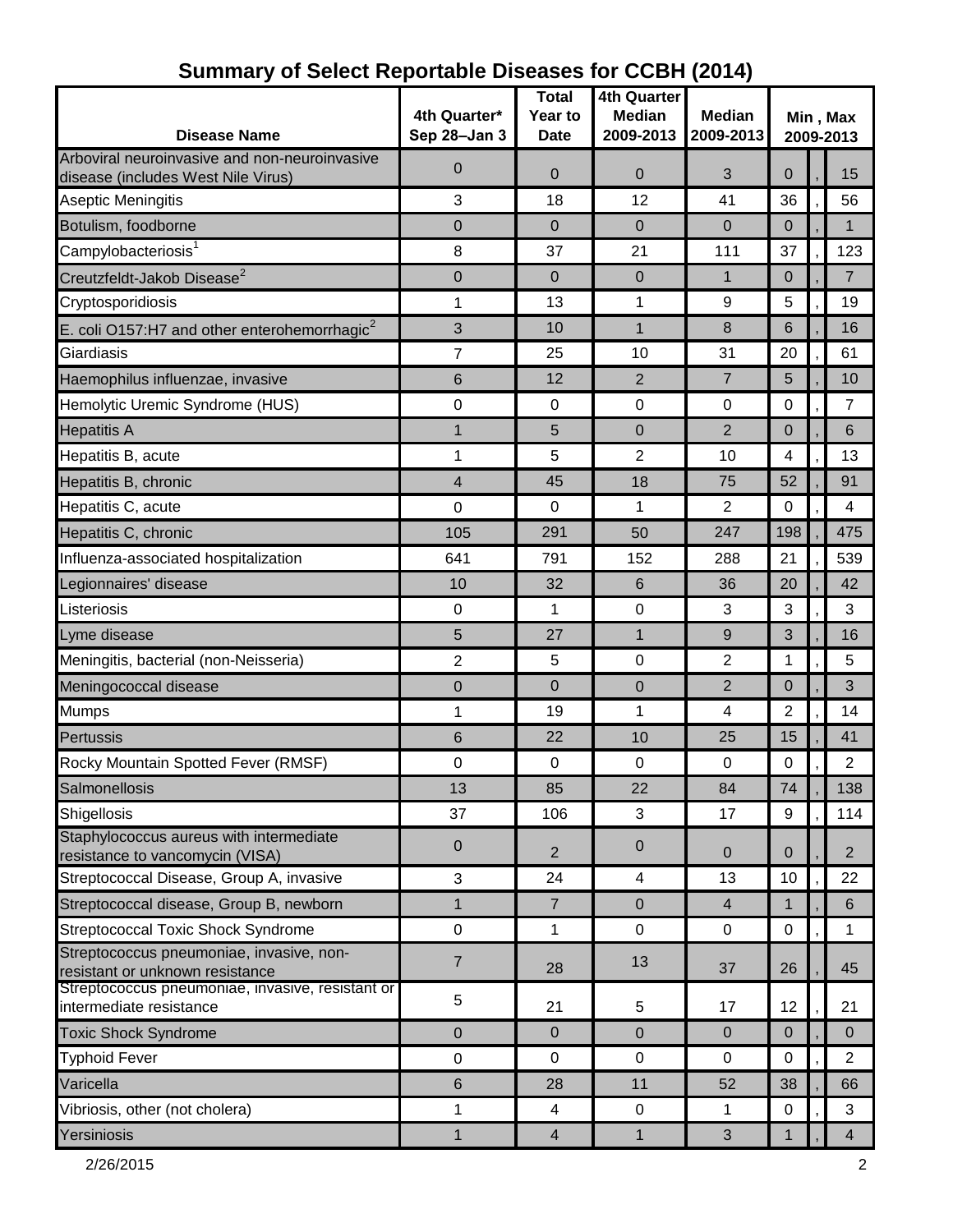|                                                                                     |                | Total          | 4th Quarter    |                |                       |  |                |
|-------------------------------------------------------------------------------------|----------------|----------------|----------------|----------------|-----------------------|--|----------------|
|                                                                                     | 4th Quarter*   | Year to        | <b>Median</b>  | <b>Median</b>  | Min, Max<br>2009-2013 |  |                |
| <b>Disease Name</b>                                                                 | Sep 28-Jan 3   | <b>Date</b>    | 2009-2013      | 2009-2013      |                       |  |                |
| Arboviral neuroinvasive and non-neuroinvasive<br>disease (includes West Nile Virus) | $\overline{2}$ | 12             | 0              | 1              | 0                     |  | 14             |
| <b>Aseptic Meningitis</b>                                                           | 3              | 17             | 7              | 31             | 16                    |  | 62             |
| Botulism, foodborne                                                                 | 0              | $\Omega$       | $\mathbf 0$    | $\overline{0}$ | $\mathbf 0$           |  | $\mathbf{0}$   |
| Campylobacteriosis <sup>1</sup>                                                     | 2              | 13             | 10             | 45             | 24                    |  | 54             |
| Creutzfeldt-Jakob Disease <sup>2</sup>                                              | $\mathbf 0$    | $\mathbf{1}$   | $\Omega$       | $\Omega$       | $\Omega$              |  | $\Omega$       |
| Cryptosporidiosis                                                                   | 1              | 8              | $\mathbf 0$    | 3              | 0                     |  | 10             |
| E. coli O157:H7 and other enterohemorrhagic $2$                                     | $\mathbf 0$    | $\overline{0}$ | $\mathbf 0$    | 3              | $\mathbf{1}$          |  | 6              |
| Giardiasis                                                                          | 5              | 12             | 12             | 39             | 20                    |  | 54             |
| Haemophilus influenzae, invasive                                                    | 1              | 5              | $\mathbf{1}$   | 3              | $\overline{2}$        |  | 6              |
| Hemolytic Uremic Syndrome (HUS)                                                     | 0              | 0              | 0              | 0              | 0                     |  | 1              |
| <b>Hepatitis A</b>                                                                  | $\mathbf 0$    | $\Omega$       | 0              | 0              | $\Omega$              |  | $\overline{2}$ |
| Hepatitis B, acute                                                                  | 0              | 6              | 1              | 6              | 4                     |  | 13             |
| Hepatitis B, chronic                                                                | 4              | 15             | 21             | 85             | 49                    |  | 93             |
| Hepatitis C, acute                                                                  | 0              | 1              | 1              | 3              | 1                     |  | 8              |
| Hepatitis C, chronic                                                                | 153            | 487            | 96             | 356            | 256                   |  | 701            |
| Influenza-associated hospitalization                                                | 503            | 640            | 134            | 218            | 9                     |  | 440            |
| Legionnaires' disease                                                               | 9              | 30             | $\overline{4}$ | 22             | 12                    |  | 30             |
| Listeriosis                                                                         | 0              | 1              | 0              | 1              | $\pmb{0}$             |  | 2              |
| Lyme disease                                                                        | 0              | 2              | $\mathbf 1$    | 2              | $\mathbf{1}$          |  | 8              |
| Meningitis, bacterial (non-Neisseria)                                               | 1              | 2              | 0              | 3              | 1                     |  | $\overline{7}$ |
| Meningococcal disease                                                               | $\mathbf 0$    | $\mathbf{1}$   | $\mathbf 0$    | 3              | $\Omega$              |  | 4              |
| <b>Mumps</b>                                                                        | 0              | 5              | 0              | 0              | 0                     |  | $\overline{2}$ |
| Pertussis                                                                           | 2              | 6              | $\mathbf 1$    | $\overline{4}$ | 2                     |  | 7              |
| Rocky Mountain Spotted Fever (RMSF)                                                 | 0              | 1              | 0              | 0              | 0                     |  | 1              |
| Salmonellosis                                                                       | 11             | 37             | 11             | 46             | 34                    |  | 66             |
| Shigellosis                                                                         | 41             | 127            | 3              | 12             | $5\phantom{.0}$       |  | 123            |
| Staphylococcus aureus with intermediate<br>resistance to vancomycin (VISA)          | $\mathbf 0$    | 1              | $\pmb{0}$      | $\mathbf{0}$   | $\overline{0}$        |  | 1              |
| Streptococcal Disease, Group A, invasive                                            | $\overline{7}$ | 13             | 3              | 12             | 9                     |  | 13             |
| Streptococcal disease, Group B, newborn                                             | $\overline{2}$ | 8              | $\mathbf{1}$   | 11             | $\overline{2}$        |  | 14             |
| Streptococcal Toxic Shock Syndrome                                                  | $\pmb{0}$      | $\mathbf 0$    | $\pmb{0}$      | $\mathbf 0$    | $\mathbf 0$           |  | $\mathbf 0$    |
| Streptococcus pneumoniae, invasive, non-<br>resistant or unknown resistance         | 17             | 31             | $\overline{7}$ | 24             | 22                    |  | 43             |
| Streptococcus pneumoniae, invasive, resistant or<br>intermediate resistance         | 1              | 9              | 1              | 9              | 6                     |  | 13             |
| <b>Toxic Shock Syndrome</b>                                                         | $\mathbf 0$    | $\overline{0}$ | $\mathbf 0$    | $\mathbf 0$    | $\Omega$              |  | $\Omega$       |
| <b>Typhoid Fever</b>                                                                | $\pmb{0}$      | $\mathbf{1}$   | $\pmb{0}$      | $\pmb{0}$      | 0                     |  | 1              |
| Varicella                                                                           | 1              | $\overline{4}$ | 3              | 12             | 8                     |  | 18             |
| Vibriosis, other (not cholera)                                                      | $\mathbf 0$    | $\mathbf 0$    | 0              | 0              | $\mathbf 0$           |  | 1              |
| Yersiniosis                                                                         | $\pmb{0}$      | $\overline{2}$ | $\pmb{0}$      | $\mathbf{1}$   | $\mathbf{1}$          |  | $2^{\circ}$    |

### **Summary of Select Reportable Diseases for City of Cleveland (2014)**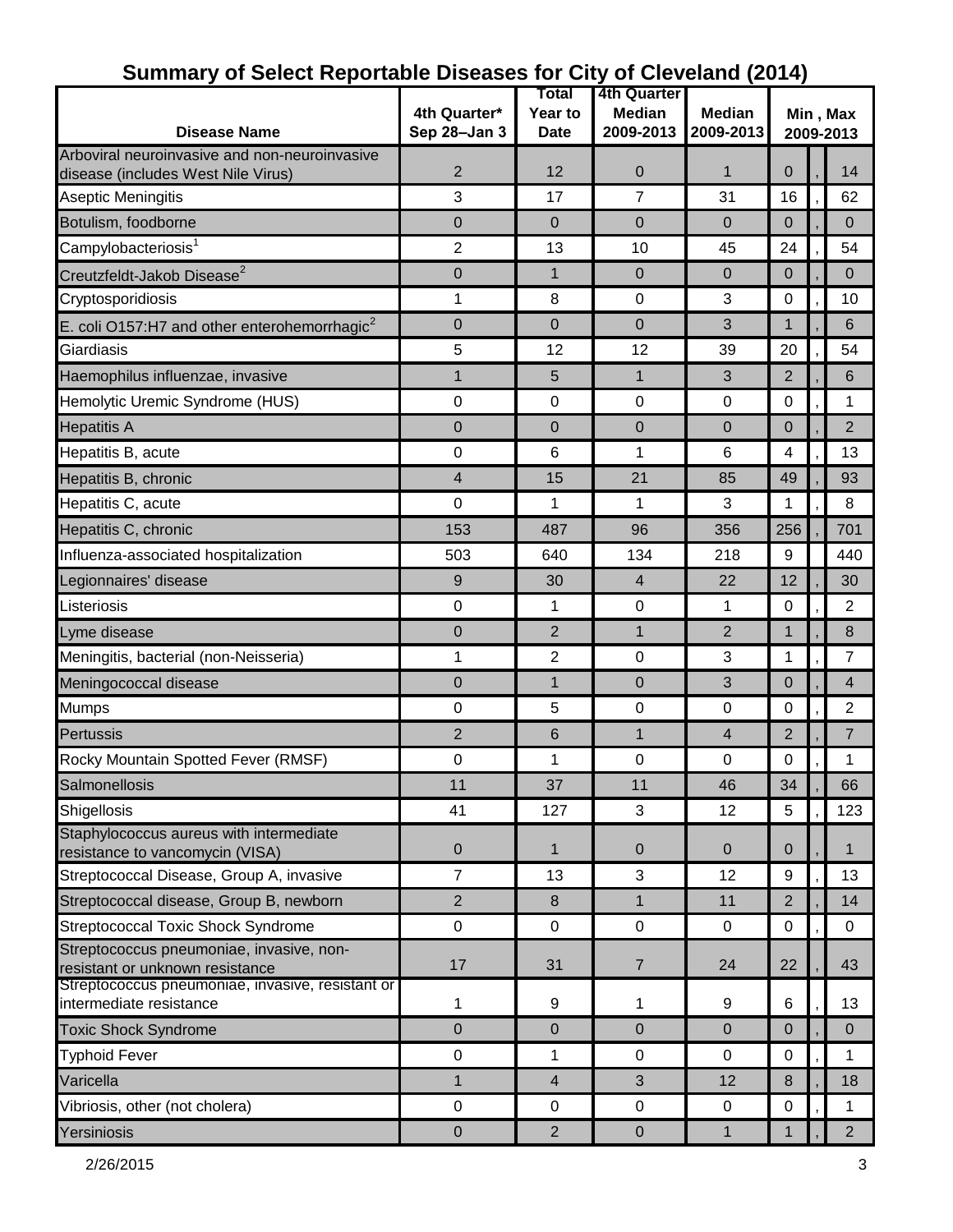| <b>Disease Name</b>                                                         | 4th Quarter*<br>Sep 28-Jan 3 | <b>Total</b><br>Year to<br><b>Date</b> | <b>4th Quarter</b><br><b>Median</b><br>2009-2013 | <b>Median</b><br>2009-2013    | Min, Max<br>2009-2013 |  |                |
|-----------------------------------------------------------------------------|------------------------------|----------------------------------------|--------------------------------------------------|-------------------------------|-----------------------|--|----------------|
| Arboviral neuroinvasive and non-neuroinvasive                               |                              |                                        |                                                  |                               |                       |  |                |
| disease (includes West Nile Virus)                                          | 0                            | 0                                      | $\mathbf 0$                                      | $\overline{0}$                | 0                     |  |                |
| Aseptic Meningitis                                                          | 0                            | $\mathbf 0$                            | 0                                                | 1                             | 0                     |  | 3              |
| Botulism, foodborne                                                         | 0                            | 0                                      | $\mathbf 0$                                      | $\overline{0}$                | 0                     |  | $\mathbf 0$    |
| Campylobacteriosis <sup>1</sup>                                             | 0                            | 5                                      | 0                                                | 4                             | $\overline{2}$        |  | 5              |
| Creutzfeldt-Jakob Disease <sup>2</sup><br>Cryptosporidiosis                 | 0                            | 0<br>2                                 | $\mathbf 0$<br>0                                 | $\overline{0}$                | 0<br>0                |  | $\Omega$       |
|                                                                             | 0                            | $\overline{2}$                         |                                                  | 1                             |                       |  | 1              |
| E. coli O157:H7 and other enterohemorrhagic <sup>2</sup><br>Giardiasis      | 1<br>$\mathbf 0$             | $\mathbf 0$                            | $\mathbf 0$<br>0                                 | $\overline{0}$<br>$\mathbf 0$ | 0<br>0                |  | 1<br>2         |
|                                                                             |                              |                                        |                                                  |                               |                       |  |                |
| Haemophilus influenzae, invasive                                            | 0                            | 0                                      | $\overline{0}$                                   | $\overline{0}$                | 0                     |  | $\overline{2}$ |
| Hemolytic Uremic Syndrome (HUS)                                             | $\mathbf 0$                  | 0                                      | 0                                                | 0                             | 0                     |  | 0              |
| <b>Hepatitis A</b>                                                          | 0                            | $\overline{0}$                         | $\overline{0}$                                   | $\Omega$                      | $\mathbf 0$           |  | $\Omega$       |
| Hepatitis B, acute                                                          | $\pmb{0}$                    | $\pmb{0}$                              | $\pmb{0}$                                        | $\pmb{0}$                     | $\pmb{0}$             |  | 1              |
| Hepatitis B, chronic                                                        | 0                            | $\mathbf 0$                            | $\overline{2}$                                   | 5                             | 0                     |  | 8              |
| Hepatitis C, acute                                                          | 0                            | $\mathbf 0$                            | 0                                                | 0                             | 0                     |  | 0              |
| Hepatitis C, chronic                                                        | 1                            | $\overline{7}$                         | 3                                                | 11                            | 5                     |  | 19             |
| Influenza-associated hospitalization                                        | 28                           | 33                                     | 4                                                | 14                            | $\overline{2}$        |  | 17             |
| Legionnaires' disease                                                       | 0                            | $\mathbf 1$                            | $\Omega$                                         | $\mathbf{1}$                  | 0                     |  | 1              |
| Listeriosis                                                                 | 0                            | $\mathbf 0$                            | 0                                                | $\mathbf 0$                   | 0                     |  | $\mathbf 0$    |
| Lyme disease                                                                | 0                            | $\mathbf{1}$                           | $\mathbf 0$                                      | 1                             | 0                     |  | 1              |
| Meningitis, bacterial (non-Neisseria)                                       | $\mathbf 0$                  | $\mathbf 0$                            | 0                                                | 0                             | 0                     |  | 0              |
| Meningococcal disease                                                       | 0                            | $\mathbf 0$                            | $\mathbf 0$                                      | $\overline{0}$                | 0                     |  | $\mathbf 0$    |
| Mumps                                                                       | 0                            | $\mathbf 0$                            | 0                                                | $\mathbf 0$                   | 0                     |  | $\Omega$       |
| <b>Pertussis</b>                                                            | 0                            | $\mathbf 0$                            | $\mathbf 0$                                      | $\overline{0}$                | 0                     |  | $\mathbf 0$    |
| Rocky Mountain Spotted Fever (RMSF)                                         | 0                            | 0                                      | 0                                                | 0                             | 0                     |  |                |
| Salmonellosis                                                               | 0                            |                                        | 1                                                | 5                             | 1                     |  | 8              |
| Shigellosis                                                                 | $\mathbf 0$                  | 3                                      | $\mathbf 0$                                      | 1                             | $\mathbf 0$           |  | 7              |
| Staphylococcus aureus with intermediate<br>resistance to vancomycin (VISA)  | $\overline{0}$               | $\mathbf{0}$                           | $\mathbf{0}$                                     | $\mathbf{0}$                  | 0                     |  | $\Omega$       |
| Streptococcal Disease, Group A, invasive                                    | 1                            | 5                                      | 0                                                | 0                             | $\mathbf 0$           |  | $\overline{2}$ |
| Streptococcal disease, Group B, newborn                                     | 0                            | $\pmb{0}$                              | $\mathbf 0$                                      | $\mathbf 0$                   | $\mathbf 0$           |  | $\mathbf{1}$   |
| <b>Streptococcal Toxic Shock Syndrome</b>                                   | $\pmb{0}$                    | 1                                      | $\pmb{0}$                                        | $\pmb{0}$                     | 0                     |  | $\mathbf 0$    |
| Streptococcus pneumoniae, invasive, non-<br>resistant or unknown resistance | 0                            | $\pmb{0}$                              | $\pmb{0}$                                        | $\mathbf{1}$                  | $\pmb{0}$             |  | $\overline{2}$ |
| Streptococcus pneumoniae, invasive, resistant or<br>intermediate resistance | $\mathbf 0$                  | 0                                      | 0                                                | 0                             | 0                     |  | 1              |
| <b>Toxic Shock Syndrome</b>                                                 | 0                            | $\pmb{0}$                              | $\pmb{0}$                                        | $\pmb{0}$                     | $\pmb{0}$             |  | $\mathbf 0$    |
| <b>Typhoid Fever</b>                                                        | $\pmb{0}$                    | $\pmb{0}$                              | 0                                                | 0                             | 0                     |  | 0              |
| Varicella                                                                   | 0                            | $\pmb{0}$                              | $\pmb{0}$                                        | $\pmb{0}$                     | 0                     |  | 1              |
| Vibriosis, other (not cholera)                                              | $\mathbf 0$                  | $\pmb{0}$                              | $\mathbf 0$                                      | 0                             | $\mathbf 0$           |  | 0              |
| Yersiniosis                                                                 | 0                            | $\pmb{0}$                              | $\pmb{0}$                                        | $\pmb{0}$                     | 0                     |  | $\Omega$       |

### **Summary of Select Reportable Diseases for City of Shaker Heights (2014)**